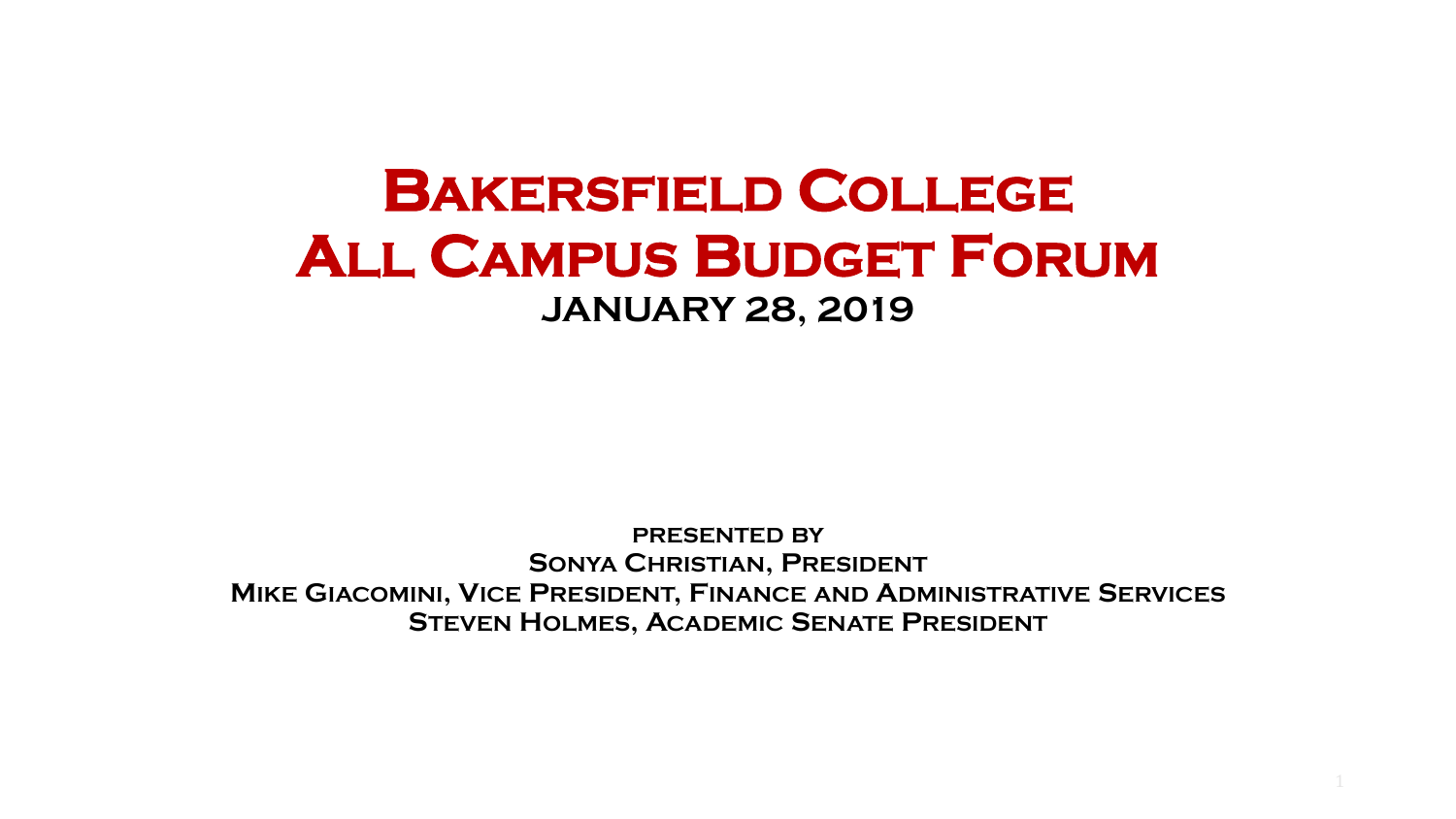## **TOPICS OF DISCUSSION**

- **President** 
	- Funding Formula
	- Proposed "Funding Blocks"
- Vice President, Finance and Administrative Services
	- Adopted Budget Longitudinal Review
	- Adopted 2018/19 Budget
	- 50% Ratio
	- Governor's Budget
- Academic Senate President
	- FTES Growth
	- Labor Budget/FON
	- Reserves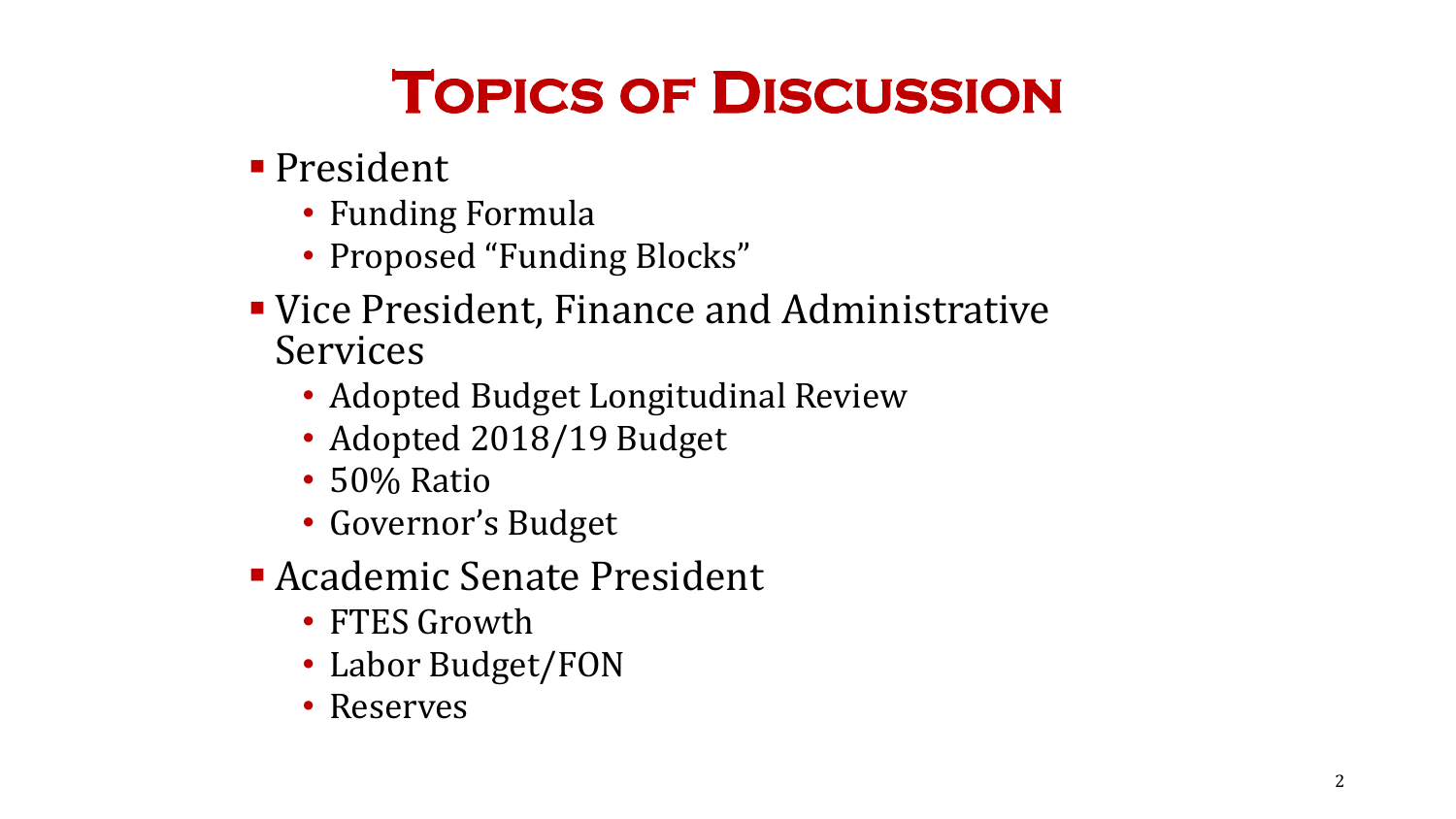## **STUDENT CENTERED FUNDING FORMULA RATIONALE**

- New formula aligned with Vision for Success
- Creates outcomes based metrics
- Moves away from reliance on growth in FTES
- Recognizes need for differential funding for students facing barriers
- Provides three years of "hold harmless"
- 28 Data elements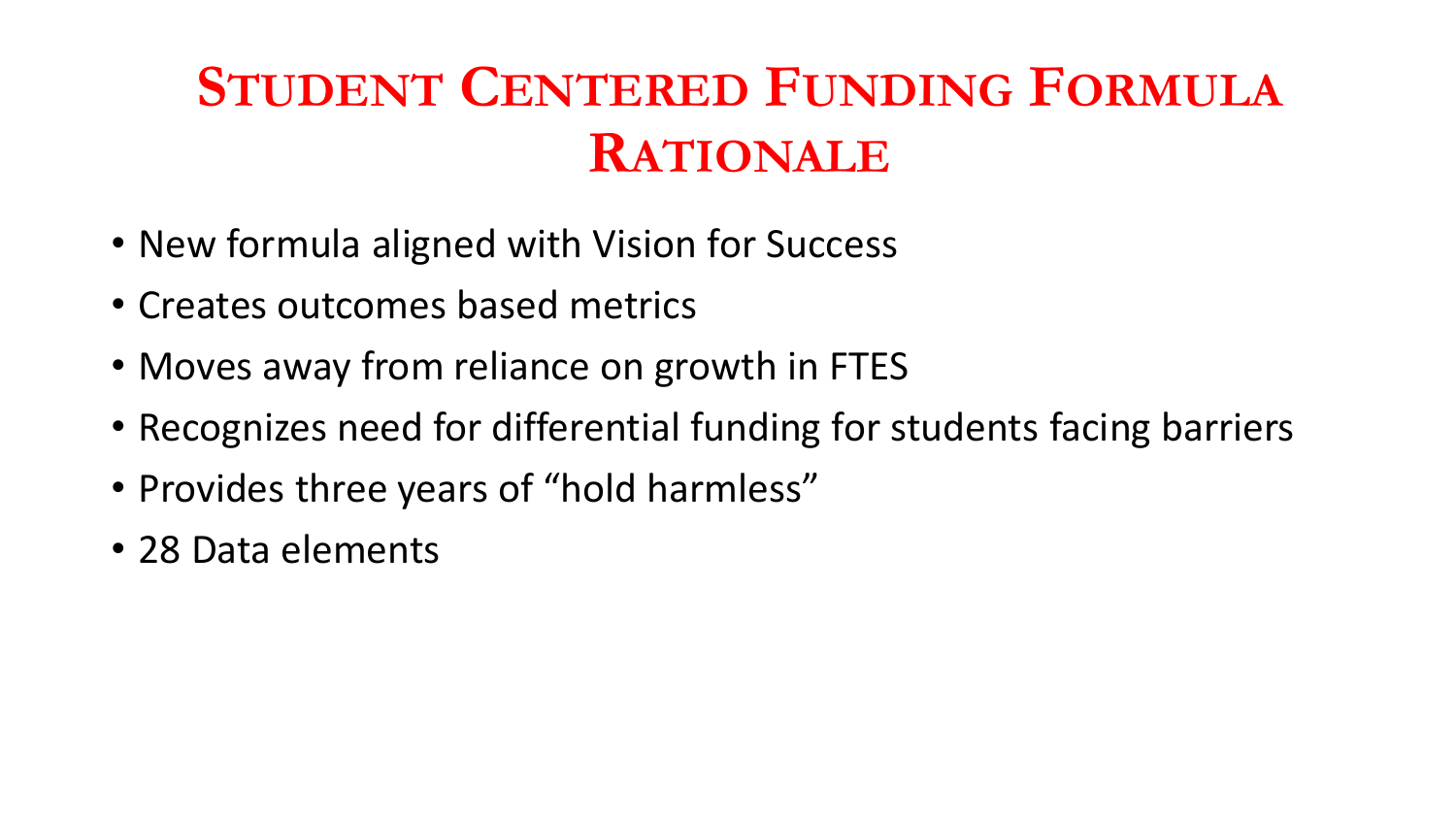# **STUDENT CENTERED FUNDING FORMULA COMPONENTS**

Contains three components:

- 1. Base Allocation similar to current funding model using SB 361, but creates a three-year rolling average for credit FTES
	- 70% of funding in Year 1, 65% of funding in Year 2, 60% of funding in Year 3
- 2. Supplemental Allocation counts of low-income students and AB 540 students
	- 20% of funding
- 3. Student Success Incentive Allocation counts of outcomes for specific metrics with "equity" bumps provided for CA Promise Fee Waiver and Pell Grant recipients
	- 10% of funding in Year 1, 15% of funding in Year 2, 20% of funding in Year 3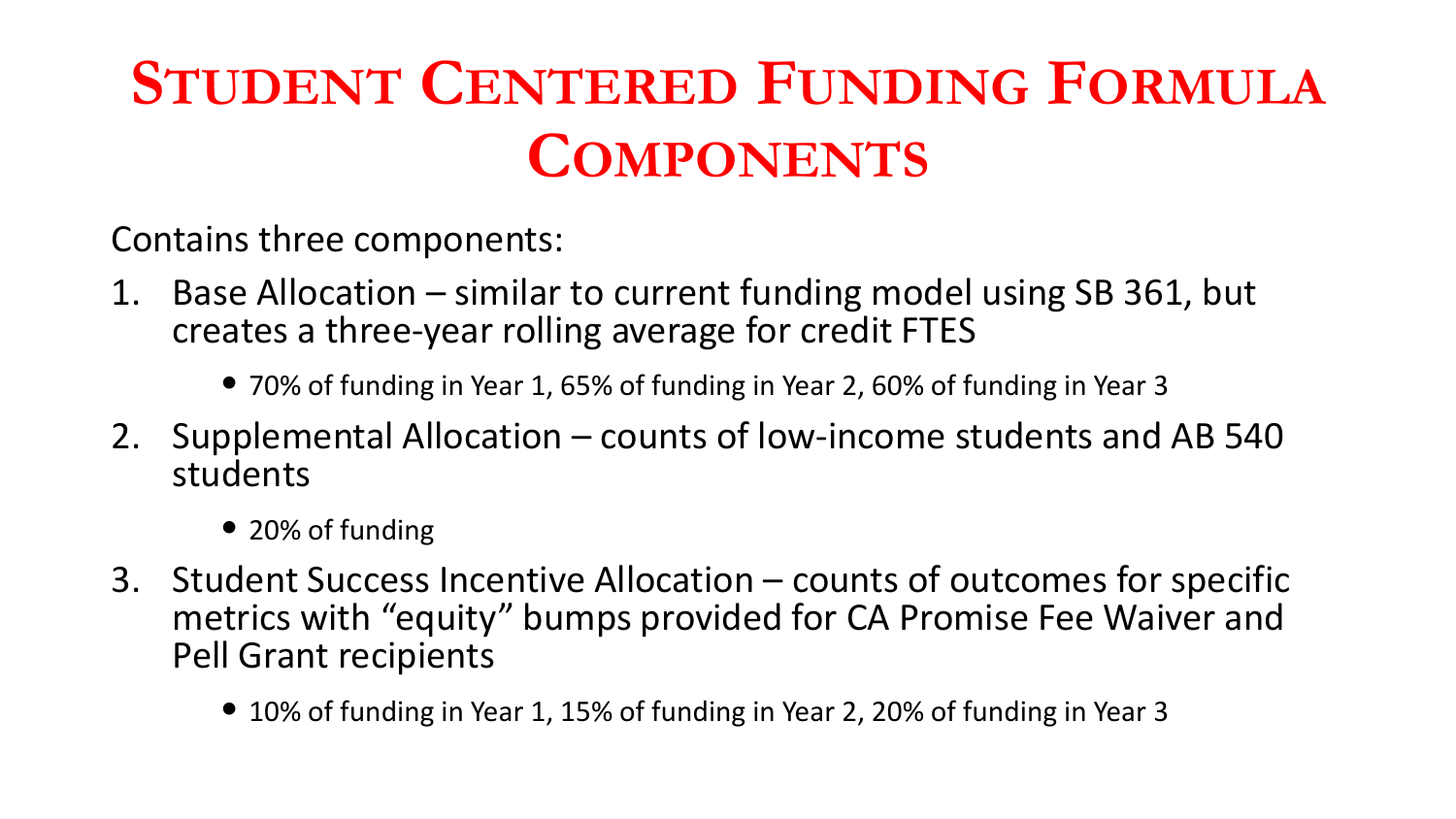# **STUDENT CENTERED FUNDING FORMULA INITIATIVES**

- Inmate Education
- Dual Enrollment
- ADT Completion
- Completion of transfer-level Math and English in 1st year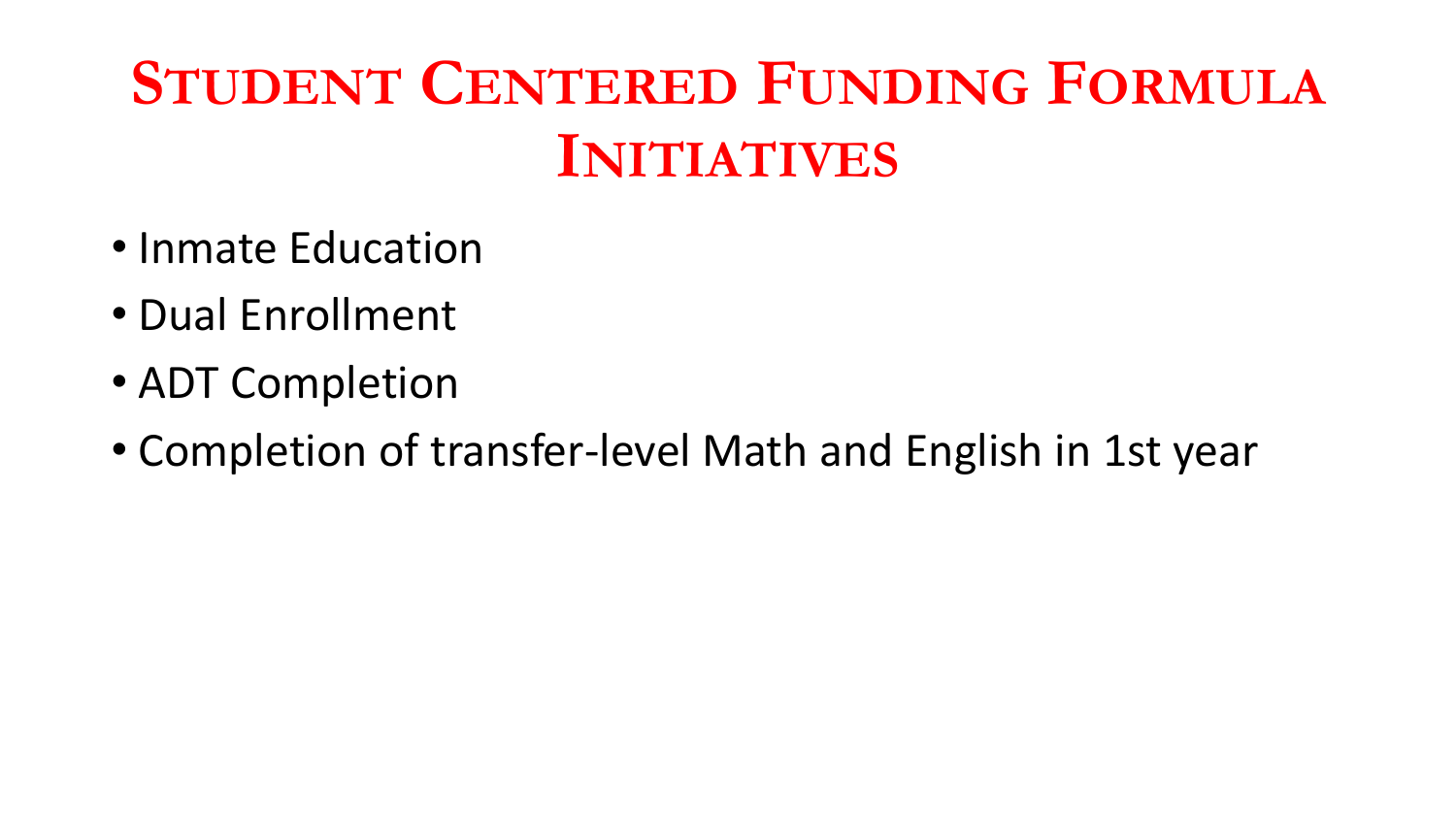#### **ADOPTED BUDGET LONGITUDINAL VIEW**

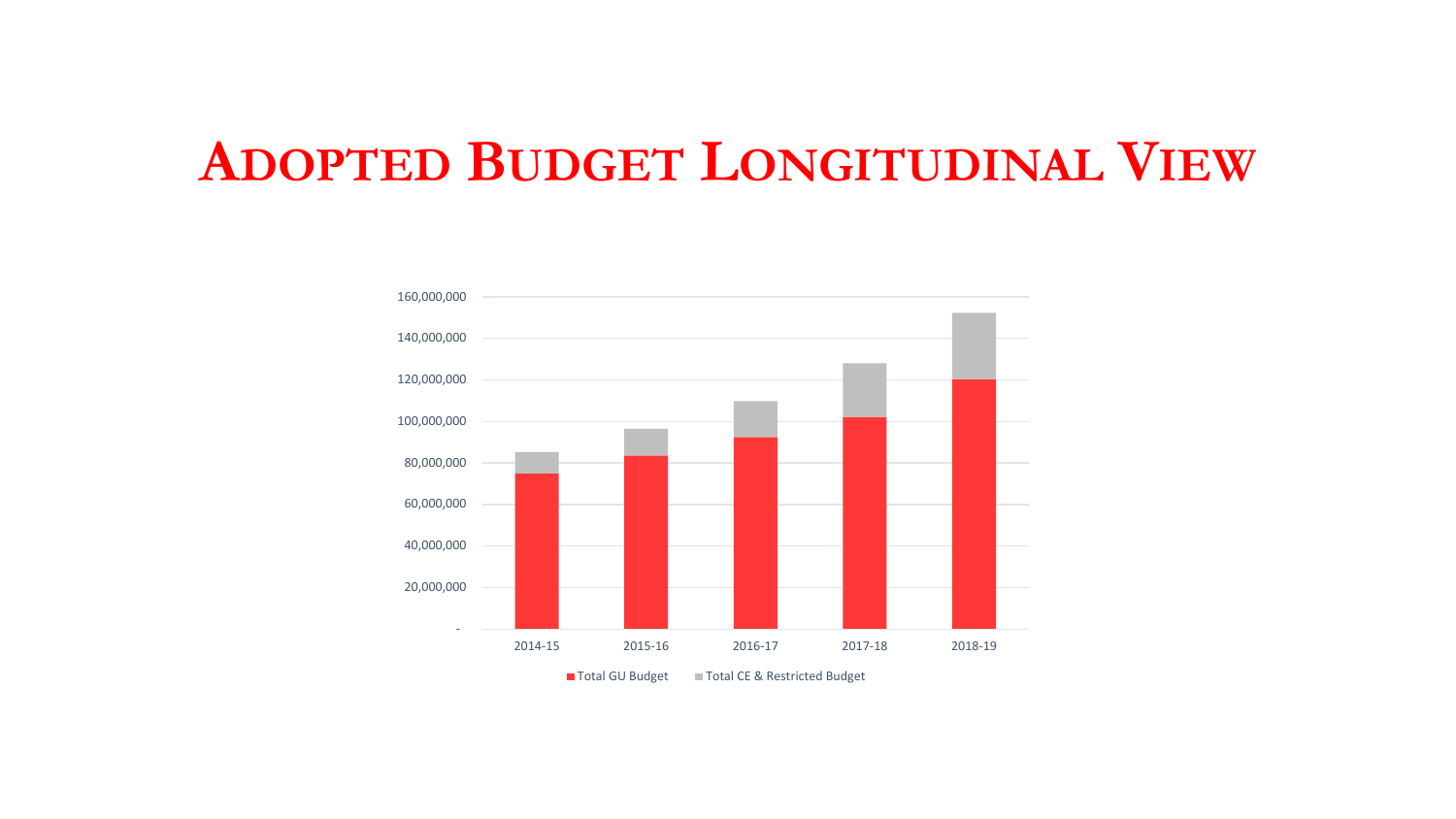#### **ADOPTED BUDGET – DIVISION BREAKDOWN**

| <b>Fiscal Period</b>                 | 2015-2016  | 2016-2017    | 2017-2018  | 2018-2019  |  |
|--------------------------------------|------------|--------------|------------|------------|--|
| President                            | 8,917,351  | 6,528,159    | 5,072,290  | 8,724,656  |  |
| <b>NP</b> Instruction                | 46,327,712 | 57, 121, 679 | 71,012,614 | 71,561,412 |  |
| <b>VP Student Affairs</b>            | 16,059,889 | 14,394,692   | 22,512,114 | 28,823,086 |  |
| <b>VP Finance and Admin Services</b> | 8,847,118  | 9,139,280    | 9,907,718  | 12,273,978 |  |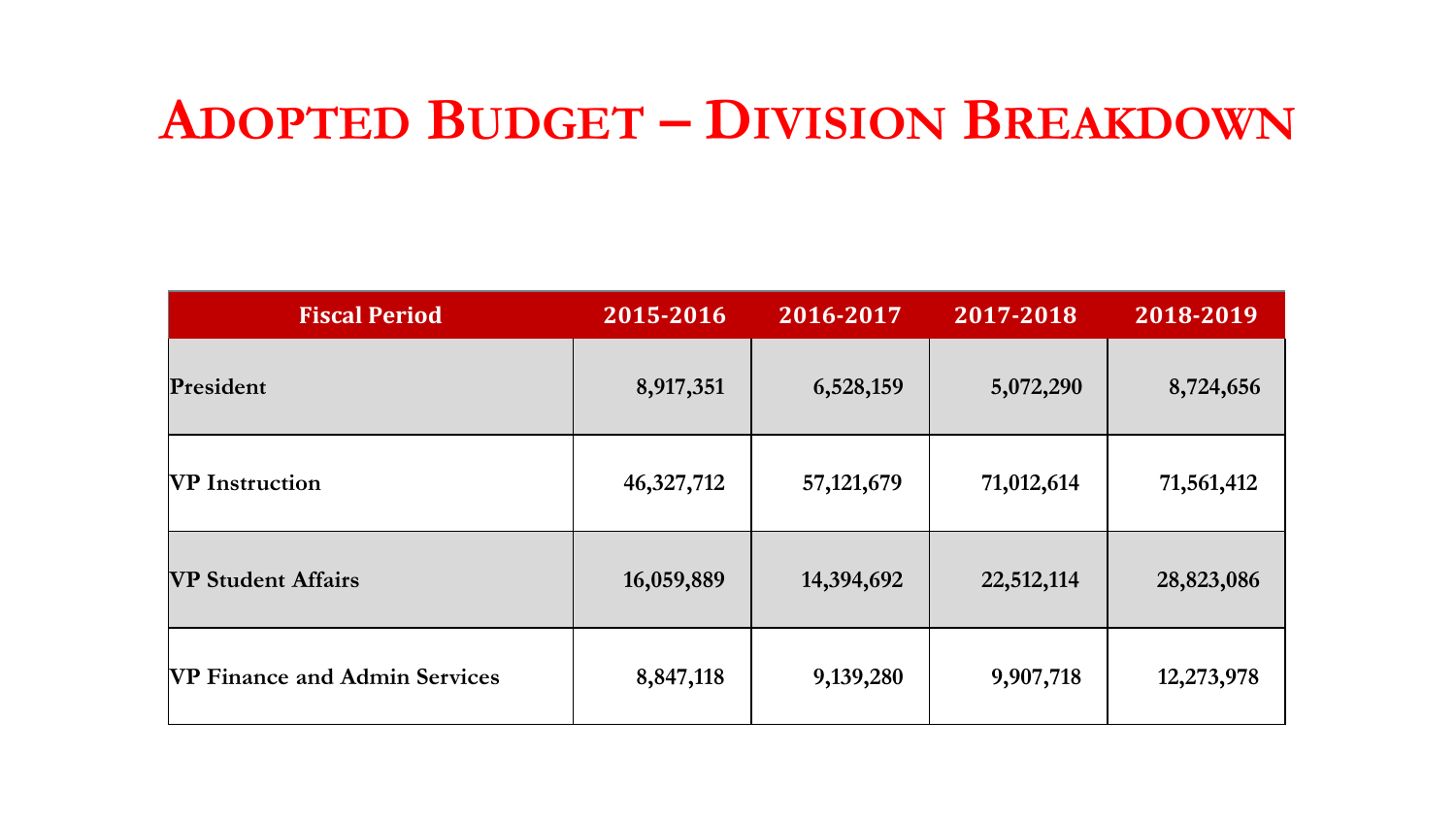#### Analysis of compliance with the 50 Percent Law (ECS 84362) 311 Report: November 2018

|                                                  | <b>Activity (ECSA)</b><br><b>ECS 84362 A</b><br>Instructional<br><b>Salary Cost</b> | Activity (ECSB)<br><b>ECS 84362 B</b><br><b>Total CEE</b> | <b>Activity (ECSX)</b><br>Excluded<br><b>Activities</b> |             |
|--------------------------------------------------|-------------------------------------------------------------------------------------|-----------------------------------------------------------|---------------------------------------------------------|-------------|
| Code                                             | AC 0100-5900<br>& AC 6110                                                           | AC 0100 - 6799                                            | AC 6800 - 7390                                          | Total       |
| Total for ECS 84362, 50% Law                     | 65,301,892                                                                          | 120,727,931                                               | 4,495,552                                               | 125,223,483 |
| % of CEE (Instructional Salary Cost / Total CEE) | 54.09%                                                                              | 100.00%                                                   |                                                         |             |
| 50% of Current Expense of Education              |                                                                                     | 60,363,966                                                |                                                         |             |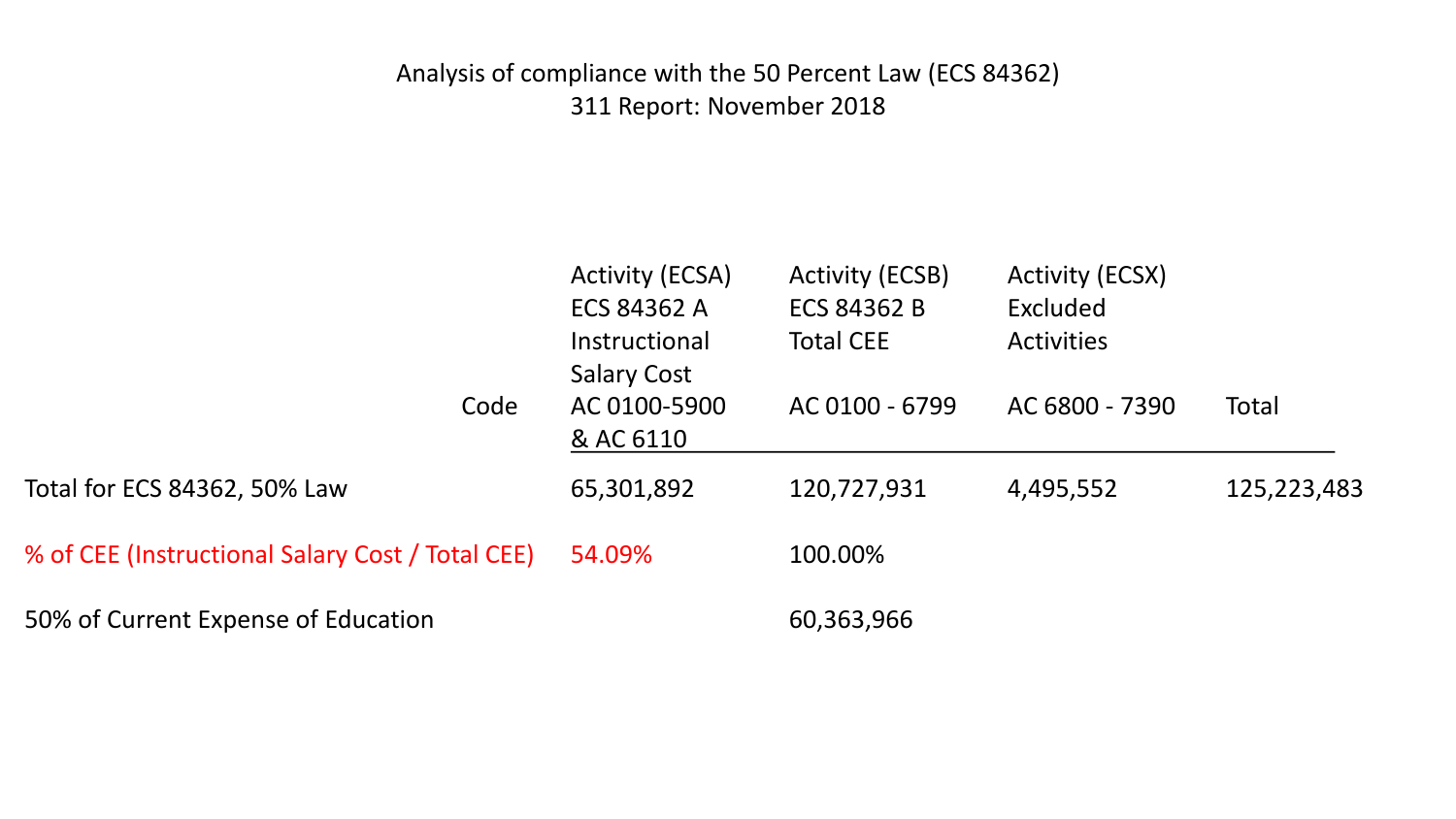# **GOVERNOR'S PRELIMINARY BUDGET ITEMS OF NOTE**

- Fund 0.55% enrollment growth
- Provide 3.46% cost-of-living adjustment (COLA) for Student Centered Funding Formula and certain categorical programs
- Expand California College Promise (AB 19) with \$40 million in new funding
- Funds the Strong Workforce program at current levels
- SCFF will use the same percentages for 19/20 as 18/19. (70%, 20%, 10%)
- Expansion of the Cal Grant
- Budget includes a one-time, \$2.3 billion CalSTRS payment that would reduce districts' share of the unfunded liability for teacher pensions
- Funding for deferred maintenance and capital project for Delano have not been approved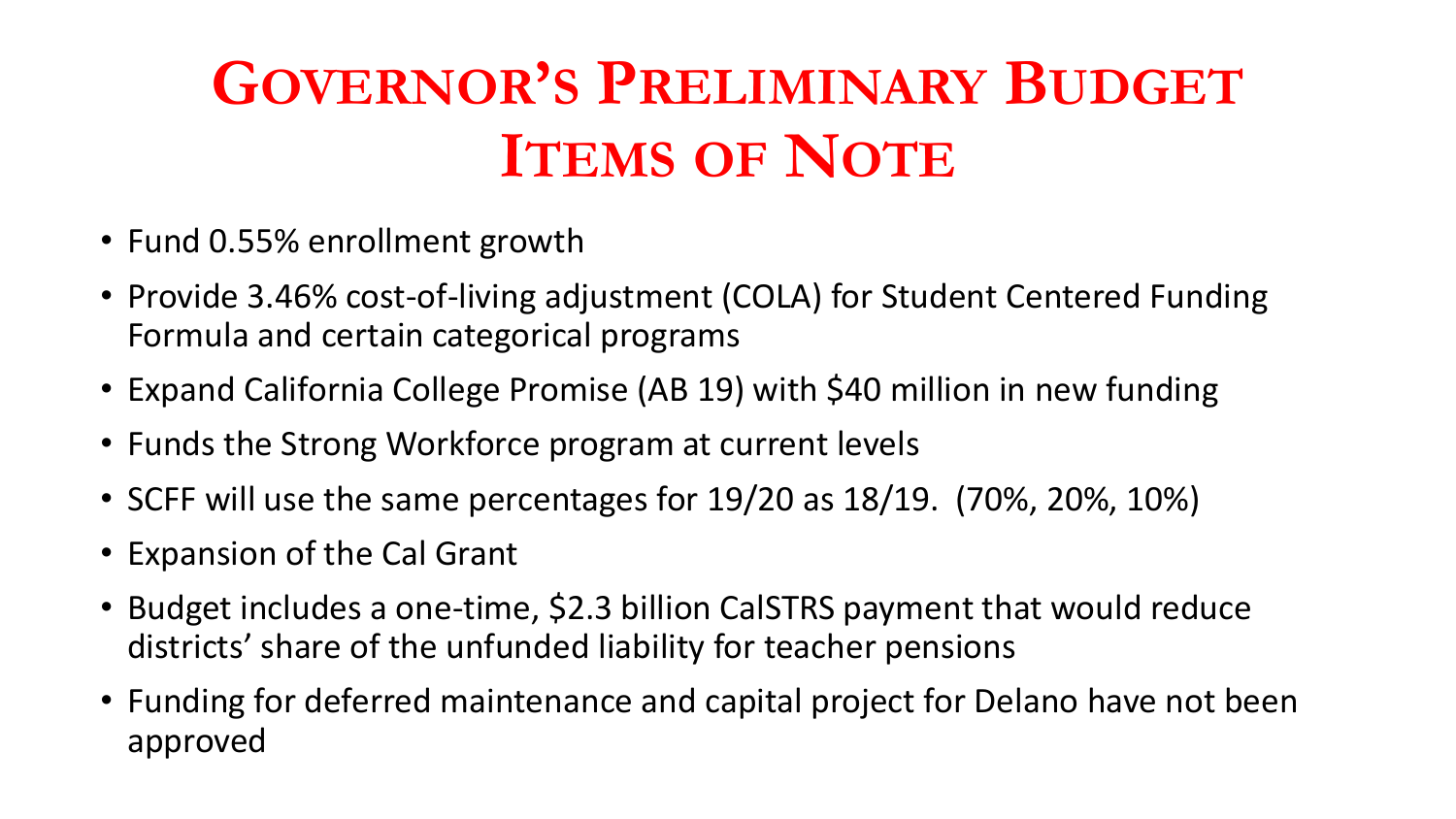



|                               | 2014-15 | 2015-16 | 2016-17 | 2017-18 | 2018-19 Target |  |
|-------------------------------|---------|---------|---------|---------|----------------|--|
| <b>FTES</b>                   | 13,878  | 14,837  | 15,800  | 16,428  | 17,039         |  |
| <b>GU Adopted Budget/FTES</b> | \$5,403 | \$5,635 | \$5,851 | \$6,222 | \$7,071        |  |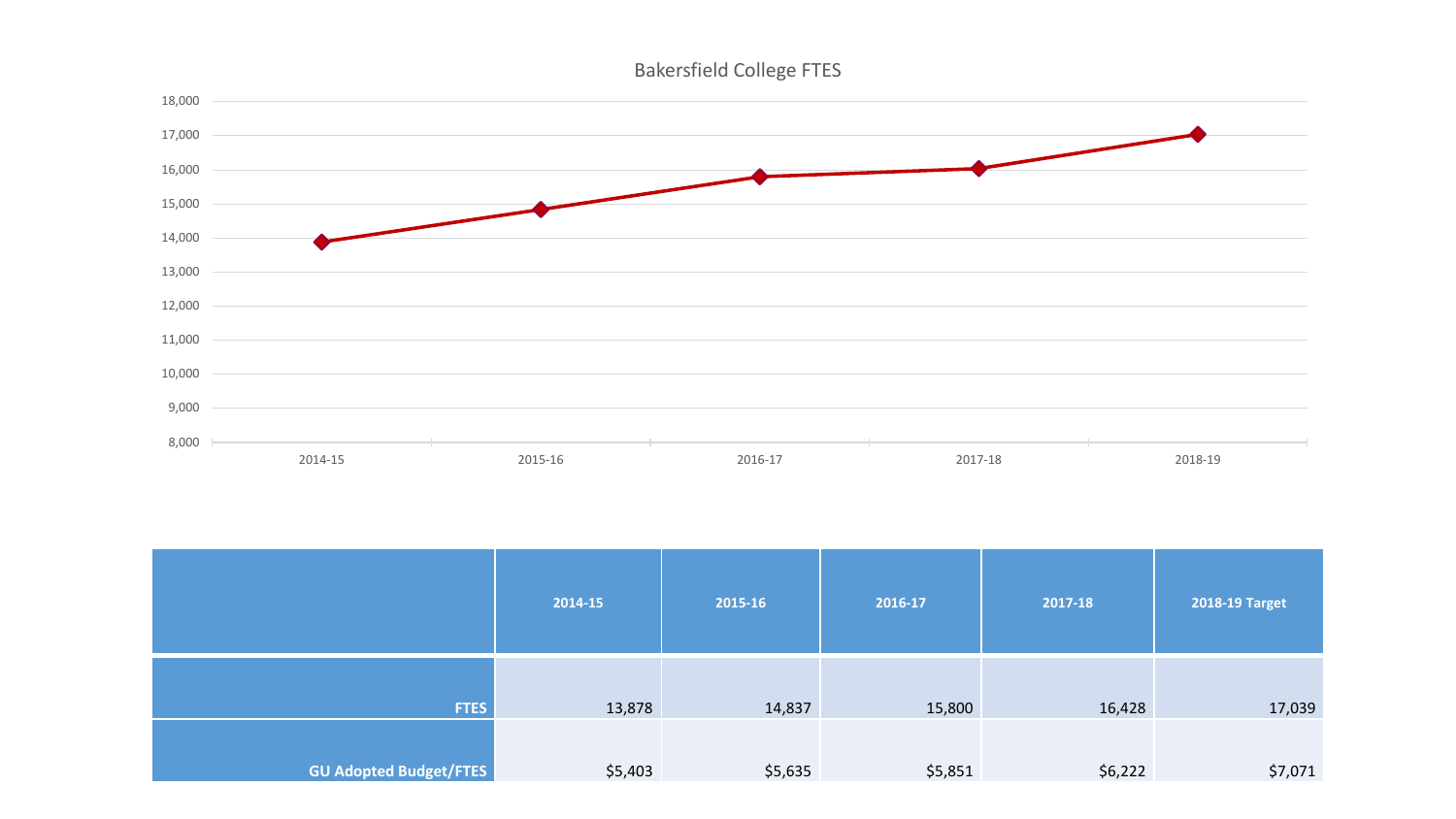$\sim$ 

**Contractor** 

 $\sim 100$  km  $^{-1}$ 

 $\label{eq:2.1} \frac{d\mathbf{r}}{d\mathbf{r}} = \frac{d\mathbf{r}}{d\mathbf{r}}\left(\mathbf{r} - \mathbf{r}\right) = \frac{d\mathbf{r}}{d\mathbf{r}}\left(\mathbf{r} - \mathbf{r}\right)$ 

 $\Delta \sim 10^{11}$  m  $^{-1}$ 

|                            | <b>Recalculated Final</b><br>2017-18 FTES | <b>Projected Growth</b> | 2018-19 FTES<br><b>Target</b> |
|----------------------------|-------------------------------------------|-------------------------|-------------------------------|
| <b>Bakersfield College</b> | 16,428.36                                 | 611.13                  | 17,039.49                     |
| Cerro Coso College         | 3,091.88                                  | 115.02                  | 3,206.90                      |
| <b>Porterville College</b> | 3.019.93                                  | 112.34                  | 3,132.27                      |
| District Total             | 22,540.17                                 | 838.49                  | 23,378.66                     |

Final 2017-2018 FTES includes any changes made to student/course data in banner since 7/15

 $\mathcal{L}(\mathcal{L})$  and  $\mathcal{L}(\mathcal{L})$  and  $\mathcal{L}(\mathcal{L})$ 

 $\mathcal{L}^{\text{max}}_{\text{max}}$  , where  $\mathcal{L}^{\text{max}}_{\text{max}}$ 

 $\mathcal{F}^{\mathcal{A}}(\mathcal{G})$ 

Final 2017-2018 FTES will be submitted to CCCO on November 1st, 2018

 $\mathcal{L}^{\mathcal{L}}(\mathcal{L}^{\mathcal{L}})$  . The contract of  $\mathcal{L}^{\mathcal{L}}(\mathcal{L}^{\mathcal{L}})$ 

 $\label{eq:2.1} \frac{d}{dt} \left( \frac{d}{dt} \right) = \frac{1}{2} \left( \frac{d}{dt} \right) \left( \frac{d}{dt} \right) \left( \frac{d}{dt} \right)$ 

Projected Growth based on 3.72% increase projected by CCCO for KCCD for 2018-19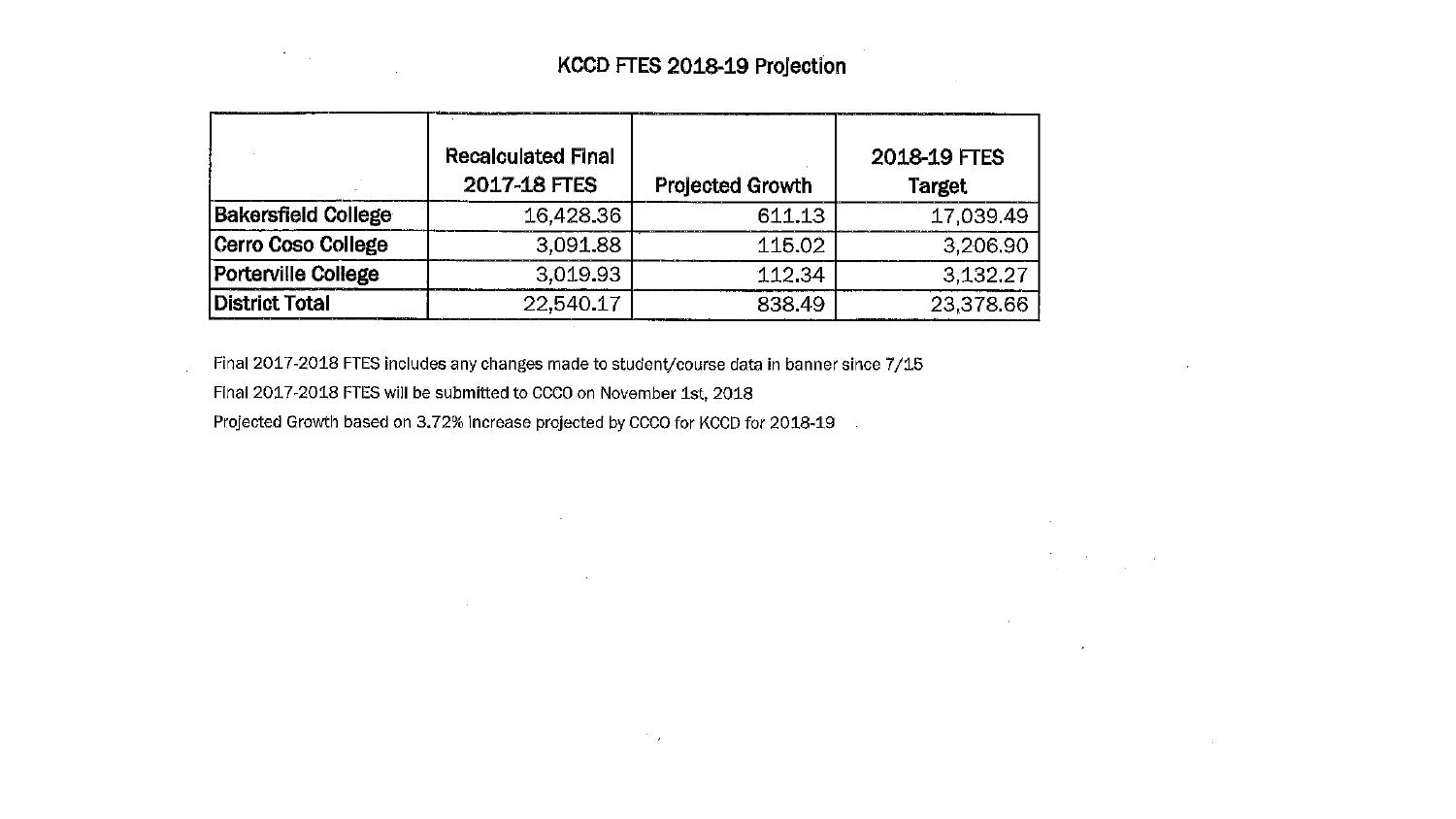#### **2018-19 BAKERSFIELD COLLEGE FTES GOAL REPORT**

| 2018-19 FTES Goal (3.72% increase)                  |          | 17,039.49   |
|-----------------------------------------------------|----------|-------------|
| Minus 2018-19 Leading Summer FTES                   |          | $-159.66$   |
|                                                     |          | 16,879.83   |
| Minus 2018 Fall FTES                                |          | $-7,752.84$ |
|                                                     |          | 9,126.99    |
| Minus 2019 Spring FTES (1/16/19)                    |          | $-7,018.10$ |
| <b>Balance</b>                                      |          | 2,108.89    |
|                                                     |          |             |
| Pending FTES:                                       |          |             |
| Apprenticeship Classes (est.)                       | 125.00   |             |
| Inmate Education (est.)                             | 125.00   |             |
| Dual Enrollment (est.)                              | 300.00   |             |
| 2019 Trailing Summer (2018 Trailing Summer (match)) | 1,547.14 |             |
|                                                     | 2,097.14 |             |

DIFFERENCE: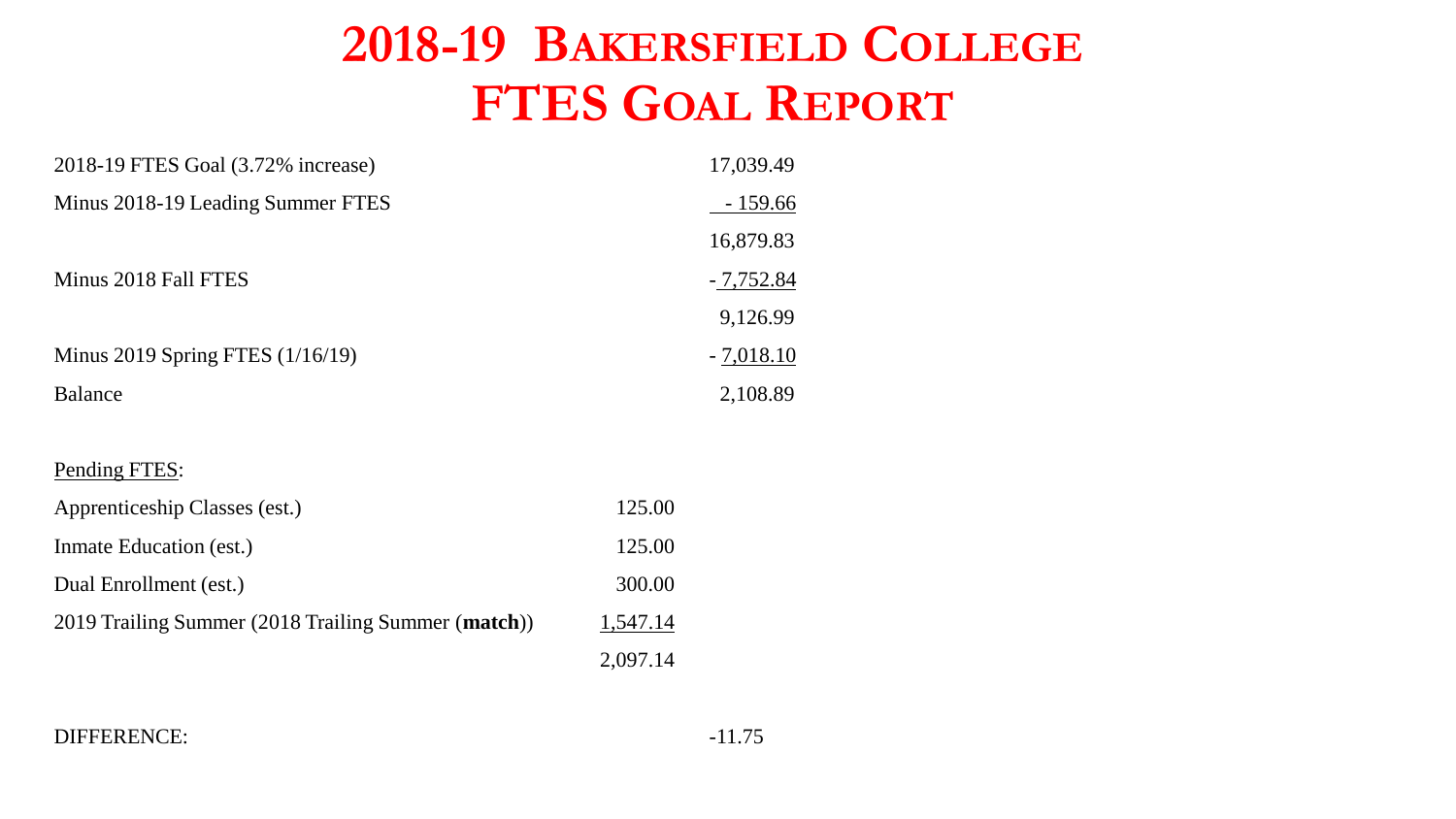### **STAFFING TRENDS**

|            | 2017-18 | 2018-19 |
|------------|---------|---------|
| Classified | 326     | 340     |
| Faculty    | 328     | 358     |
| Management |         | 107     |

|                            |          |       |          |          |          |       | 2012-13 2013-14 2014-15 2015-16 2016-17 2017-18 2018-19 2019-20 |       |
|----------------------------|----------|-------|----------|----------|----------|-------|-----------------------------------------------------------------|-------|
| FON KCCD District          | 348.8    | 353.8 | 370.8    | 393.1    | 433.8    | 436.0 | 439.8                                                           | 473.0 |
| Bakersfield College Actual | 250.0    | 247.0 | 261.0    | 278.0    | 313.8    | 312.0 | 313.0                                                           | 337.0 |
| Percentage of actual FON   | $71.6\%$ | 69.8% | $70.4\%$ | $70.7\%$ | $72.3\%$ | 71.6% | 71.2%                                                           | 71.2% |